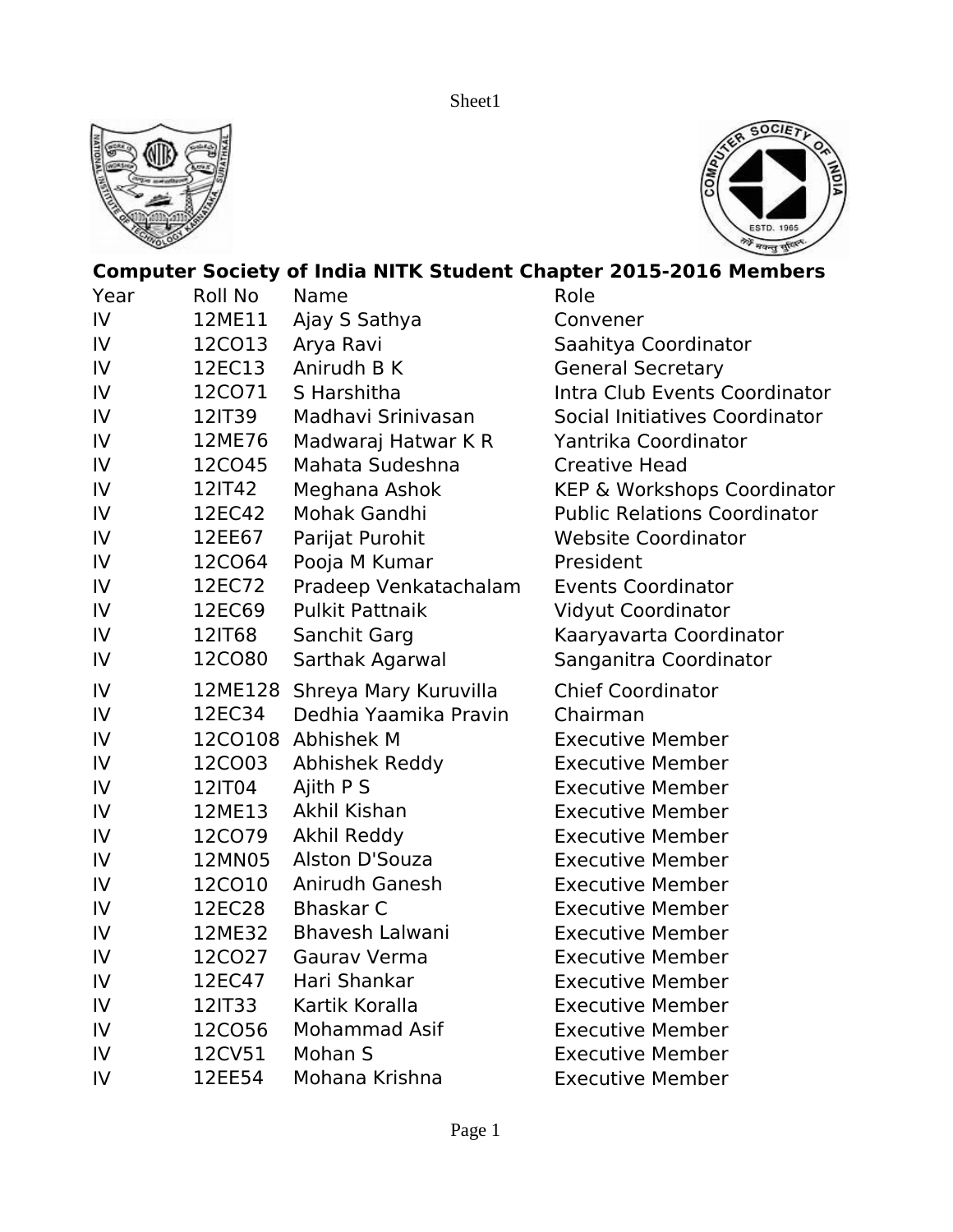| IV             | 12CO57           | Mukund A                       | <b>Executive Member</b> |
|----------------|------------------|--------------------------------|-------------------------|
| IV             | 12MT24           | Murari Ramkumar                | <b>Executive Member</b> |
| IV             | 12CV58           | Naresh K Nayak                 | <b>Executive Member</b> |
| IV             | 12ME89           | <b>Nehal Goudar</b>            | <b>Executive Member</b> |
| IV             | 12CO68           | Rahul Singh                    | <b>Executive Member</b> |
| IV             | 12ME106          | Ranjith M                      | <b>Executive Member</b> |
| IV             | 12IT61           | Rohit John Joseph              | <b>Executive Member</b> |
| IV             | 12CH41           | Sameer Kumar                   | <b>Executive Member</b> |
| IV             | 12IT73           | Shashi Roshan                  | <b>Executive Member</b> |
|                |                  | Subhashree                     |                         |
| IV             | 12ME134          | Chandrashekar                  | <b>Executive Member</b> |
| IV             | 12IT88           | Surya c                        | <b>Executive Member</b> |
| IV             | 12EC97           | Thejas S                       | <b>Executive Member</b> |
| IV             | 12CO99           | Thejdeep Gudivada              | <b>Executive Member</b> |
| IV             | 12CO104 Vishal   |                                | <b>Executive Member</b> |
| $\mathbf{III}$ | 13IT126          | Poorva Ganesh Rane             | <b>Treasurer</b>        |
| $\mathbf{III}$ | 13CO154          | A Sylendran                    | <b>Executive Member</b> |
| $\mathbf{III}$ | 13ME103          | Abhimanyu S G                  | <b>Executive Member</b> |
| $\mathbf{III}$ | 13ME206          | Akshay G                       | <b>Executive Member</b> |
| $\mathbf{III}$ | 13EC123          | Akshay Kamath                  | <b>Executive Member</b> |
| $\mathbf{III}$ | 13EE205          | Akshay Kumar J                 | <b>Executive Member</b> |
| $\mathbf{III}$ | 13CO241          | Anamik Sarvaiya                | <b>Executive Member</b> |
| $\mathbf{III}$ | 13CO111          | Anant Maheshwari               | <b>Executive Member</b> |
| $\mathbf{III}$ |                  | 13CO112 Ananya R               | <b>Executive Member</b> |
| $\mathbf{III}$ | 13ME219          | <b>Arvind Satish</b>           | <b>Executive Member</b> |
| $\mathbf{III}$ | 13IT207          | Balaji Balasubramanian         | <b>Executive Member</b> |
| $\mathbf{III}$ | 13CO116          | Billa Sri Surya Vamshi         | <b>Executive Member</b> |
| $\mathbf{III}$ | 13CO217          | Chandana Velaga                | <b>Executive Member</b> |
| $\mathbf{III}$ | 13IT208          | Deepthi M Hegde                | <b>Executive Member</b> |
| $\mathbf{III}$ | 13EC115          | Devendra Kumar                 | <b>Executive Member</b> |
| $\mathbf{III}$ | 13IT112          | Divya Venkat                   | <b>Executive Member</b> |
| $\mathbf{III}$ | 13IT113          | Gunjan Kothari<br>Harikrishnan | <b>Executive Member</b> |
| $\mathbf{III}$ |                  | 13ME230 Radhakrishnan          | <b>Executive Member</b> |
| $\mathbf{III}$ | 13EC222          | Harish Kumar                   | <b>Executive Member</b> |
| $\mathbf{III}$ |                  | 13CO125 Jaitirth Anthony Jacob | <b>Executive Member</b> |
| $\mathbf{III}$ | 13EC124          | Karishma Mulani                | <b>Executive Member</b> |
| $\mathbf{III}$ | 13EC155          | Kartik Samtani                 | <b>Executive Member</b> |
| $\mathbf{III}$ | 13CO223          | Kavya Sree Bhagavatula         | <b>Executive Member</b> |
| $\mathbf{III}$ | 13ME244          | Keerthi Selvan                 | <b>Executive Member</b> |
| $\mathbf{III}$ | 13ME240 Kishan R |                                | <b>Executive Member</b> |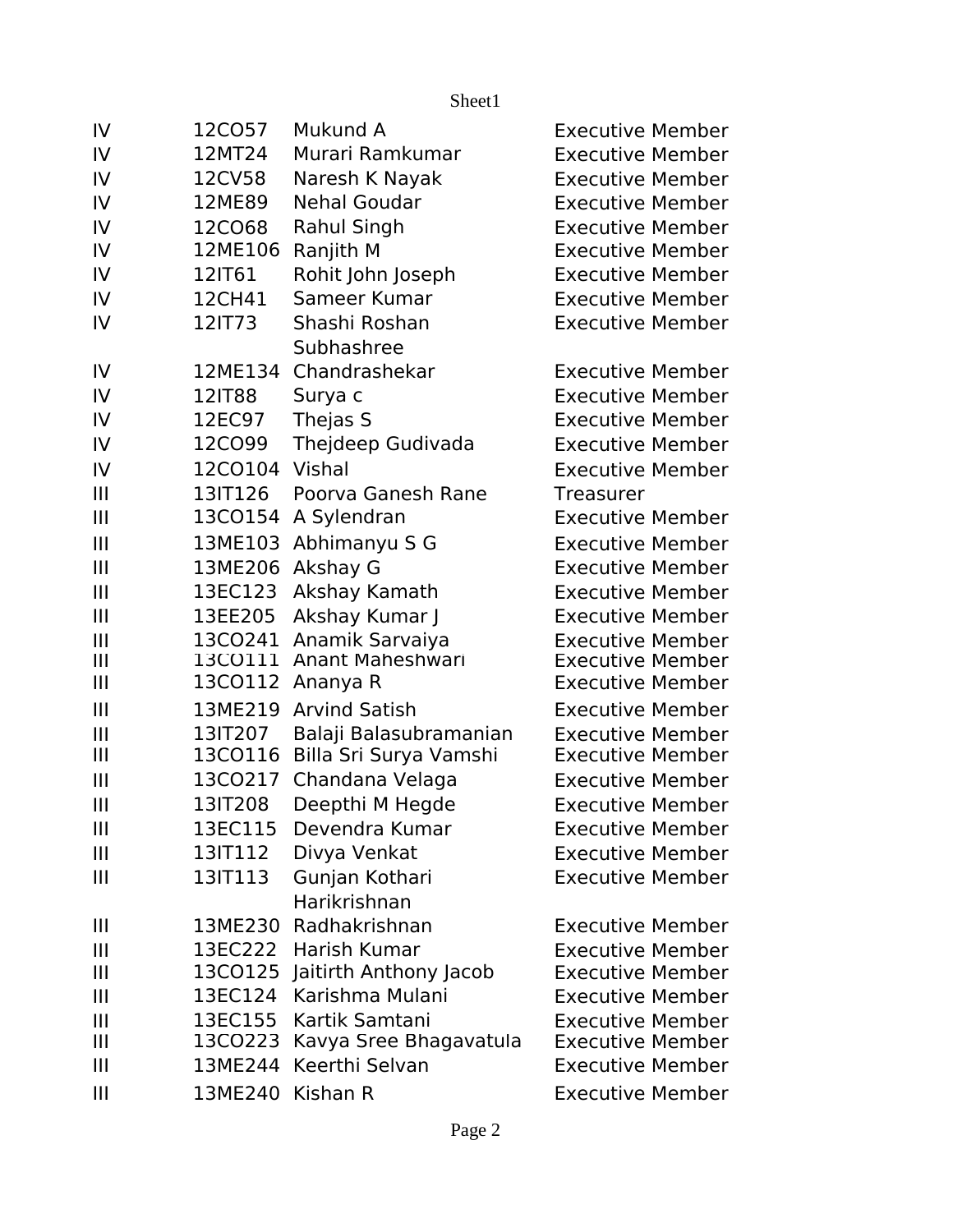| $\mathbf{III}$        | 13IT118 | Medhini G N                 | <b>Executive Member</b> |
|-----------------------|---------|-----------------------------|-------------------------|
| $\mathbf{III}$        | 13IT121 | <b>Mohammed Abdul Azeem</b> | <b>Executive Member</b> |
| $\mathbf{III}$        | 13IT234 | Mounica Sanapala            | <b>Executive Member</b> |
| $\mathbf{III}$        | 13EE230 | Namrata Nadagouda           | <b>Executive Member</b> |
| III                   | 13IT222 | Naresh Choudhary            | <b>Executive Member</b> |
| $\mathbf{III}$        | 13IT223 | Nidhi Sridhar               | <b>Executive Member</b> |
| $\mathbf{III}$        | 13IT224 | Nikhil Karve                | <b>Executive Member</b> |
| III                   | 13ME248 | <b>Pratham Pramod</b>       | <b>Executive Member</b> |
| $\mathbf{III}$        | 13IT231 | Raghavendra M Dani          | <b>Executive Member</b> |
| Ш                     | 13EE141 | S Giritheja                 | <b>Executive Member</b> |
| $\mathbf{III}$        | 13EE142 | S Harshavardhana Reddy      | <b>Executive Member</b> |
| $\mathbf{III}$        | 13EC141 | Sagarika Barman             | <b>Executive Member</b> |
| $\mathbf{III}$        | 13EC143 | Sandeep Sharma              | <b>Executive Member</b> |
| $\mathbf{III}$        | 13EE241 | Sanjeet Gupta               | <b>Executive Member</b> |
| $\mathbf{III}$        | 13IT140 | Shailee Jain                | <b>Executive Member</b> |
| $\mathbf{III}$        | 13ME168 | Shashank S Kashyap          | <b>Executive Member</b> |
| $\mathbf{III}$        | 13CO146 | Sudarshan S K               | <b>Executive Member</b> |
| III                   | 13IT148 | Suryansh D Kumar            | <b>Executive Member</b> |
| III                   | 13ME273 | Sutej P Kulgod              | <b>Executive Member</b> |
| $\mathbf{III}$        | 13IT149 | Vaishakh K                  | <b>Executive Member</b> |
| $\mathbf{III}$        | 13CH20  | Vashist                     | <b>Executive Member</b> |
| $\mathbf{III}$        | 13EE255 | Vishwas Shashidhar          | <b>Executive Member</b> |
| $\mathbf{III}$        | 13CH54  | Yashas                      | <b>Executive Member</b> |
| $\mathbf{III}$        | 12EE224 | K Shashank Hegde            | <b>Executive Member</b> |
| $\mathbf{III}$        | 12EC125 | Kautuk R Patil              | <b>Executive Member</b> |
| $\mathbf{I}$          | 14CO213 | Aiswarya Garlapati          | <b>Executive Member</b> |
| $\mathbf{I}$          | 14IT204 | Amogha Udupa                | <b>Executive Member</b> |
| $\mathbf{I}$          | 14EC207 | Anand Pa                    | <b>Executive Member</b> |
| $\mathbf{I}$          | 14EE109 | Anusha R                    | Executive Member        |
| $\mathbf{\mathsf{I}}$ |         | 14CO204 Aparna Joshi        | <b>Executive Member</b> |
| $\mathbf{I}$          |         | 14CO108 Asavari Limaye      | <b>Executive Member</b> |
| $\mathbf{I}$          | 14IT209 | <b>Bhat Aditya Sampath</b>  | <b>Executive Member</b> |
| $\mathbf{I}$          | 14EE208 | C Gautamdev Chowdary        | <b>Executive Member</b> |
| $\mathbf{I}$          | 14CO112 | Chandana NT                 | <b>Executive Member</b> |
| $\mathbf{I}$          | 14EE115 | Deepti Bharadwaj            | <b>Executive Member</b> |
| $\mathbf{I}$          | 14EC119 | Dhanashri Deshpande         | <b>Executive Member</b> |
| $\mathbf{I}$          | 14IT110 | Dhiraj Bhakta K             | <b>Executive Member</b> |
| $\mathbf{I}$          | 14ME119 | Digvijay Singh Rathore      | <b>Executive Member</b> |
| $\mathbf{I}$          | 14CH18  | Haritha Naidu M             | <b>Executive Member</b> |
| $\mathbf{I}$          |         | 14CO215 Harsh Lara          | <b>Executive Member</b> |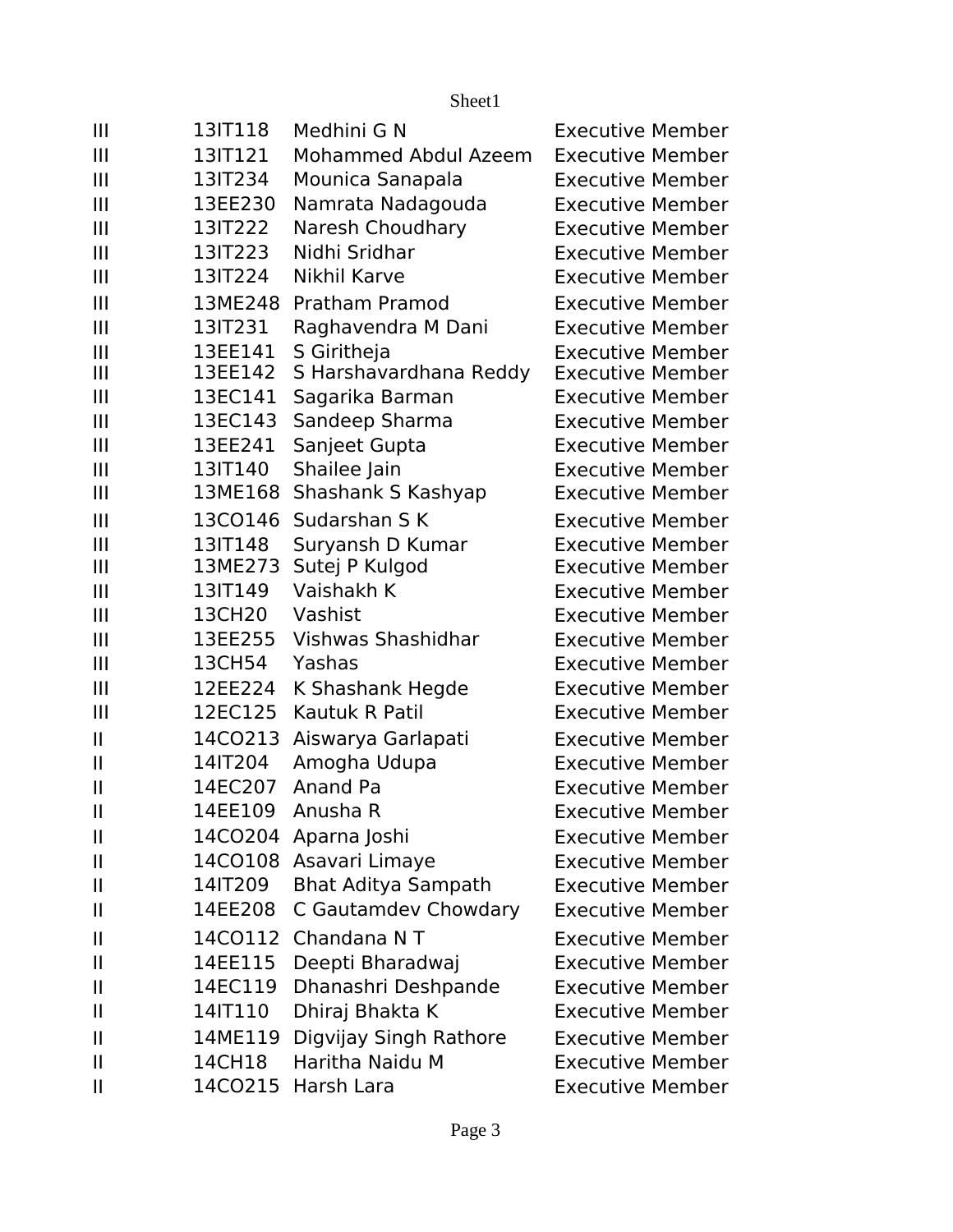|                                                                                                  |                                                               | Sheet1                                                                                                                                     |                                                                                                                                                                |
|--------------------------------------------------------------------------------------------------|---------------------------------------------------------------|--------------------------------------------------------------------------------------------------------------------------------------------|----------------------------------------------------------------------------------------------------------------------------------------------------------------|
| $\mathbf{I}$<br>$\mathbf{I}$<br>$\mathbf{II}$<br>$\mathbf{II}$                                   |                                                               | 14ME231 Janani Swaminathan<br>14CO221 Kushal Gowda<br>14ME138 Likith D Naik<br>14CO222 Madhukar K                                          | <b>Executive Member</b><br><b>Executive Member</b><br><b>Executive Member</b><br><b>Executive Member</b>                                                       |
| $\mathbf{I}$<br>$\mathsf{II}$<br>$\mathbf{II}$<br>$\mathbf{II}$<br>$\mathbf{II}$<br>$\mathbf{I}$ | 14EE225<br>14EE133<br>14EC153<br>14EC242<br>14MT34            | <b>Matthew George</b><br>14CO225 Kallarackal<br>Mohammed Ameen<br>N V R Ananth<br>Nabinder Nath<br>Narendra Shivaraman<br>Neeharika Shetty | <b>Executive Member</b><br><b>Executive Member</b><br><b>Executive Member</b><br><b>Executive Member</b><br><b>Executive Member</b><br><b>Executive Member</b> |
| $\mathbf{II}$<br>$\mathbf{II}$<br>$\mathbf{I}$<br>$\mathbf{I}$<br>$\mathbf{II}$<br>$\mathbf{II}$ | 14CO129<br>14EC127<br>14EC136<br>14IT235<br>14MT11<br>14EC142 | Pankaj Gavit<br>Pardhu Madipalli<br><b>Pranav Prasad</b><br>R Chetan Jaydeep<br>Rakshith<br><b>Rohan Chetan Thanki</b>                     | <b>Executive Member</b><br><b>Executive Member</b><br><b>Executive Member</b><br><b>Executive Member</b><br><b>Executive Member</b><br><b>Executive Member</b> |
| $\mathbf{I}$                                                                                     | 14ME160                                                       | Roshan                                                                                                                                     | <b>Executive Member</b>                                                                                                                                        |
| $\mathbf{I}$<br>$\mathsf{II}$<br>$\mathbf{II}$<br>$\mathsf{II}$                                  | 14ME261<br>14CH39<br>14EE145<br>14CH30                        | S Suhas<br>Saamarth Singh<br>Sabari Ram<br>Sahitya Penmetsa                                                                                | <b>Executive Member</b><br><b>Executive Member</b><br><b>Executive Member</b><br><b>Executive Member</b>                                                       |
| $\mathbf{I}$                                                                                     |                                                               | 14ME232 Sanket Jugade                                                                                                                      | <b>Executive Member</b>                                                                                                                                        |
| $\mathbf{I}$<br>$\mathbf{I}$                                                                     |                                                               | 14ME281 Sharath M G<br>14EC111 Shashank Dhar                                                                                               | <b>Executive Member</b><br><b>Executive Member</b>                                                                                                             |
| $\mathbf{I}$<br>$\mathbf{I}$                                                                     | 14IT143                                                       | 14ME166 Sheetal Pasam<br>Sneha Jhaveri                                                                                                     | <b>Executive Member</b><br><b>Executive Member</b>                                                                                                             |
| $\mathbf{I}$                                                                                     |                                                               | 14CO146 Snigdh Manasvi                                                                                                                     | <b>Executive Member</b>                                                                                                                                        |
| $\mathbf{I}$                                                                                     |                                                               | 14ME265 Sripad D Vantmuri                                                                                                                  | <b>Executive Member</b>                                                                                                                                        |
| $\mathbf{I}$                                                                                     | 14ME170 Suhas S                                               |                                                                                                                                            | <b>Executive Member</b>                                                                                                                                        |
| $\mathbf{I}$                                                                                     |                                                               | 14ME171 Sumant R Morab                                                                                                                     | <b>Executive Member</b>                                                                                                                                        |